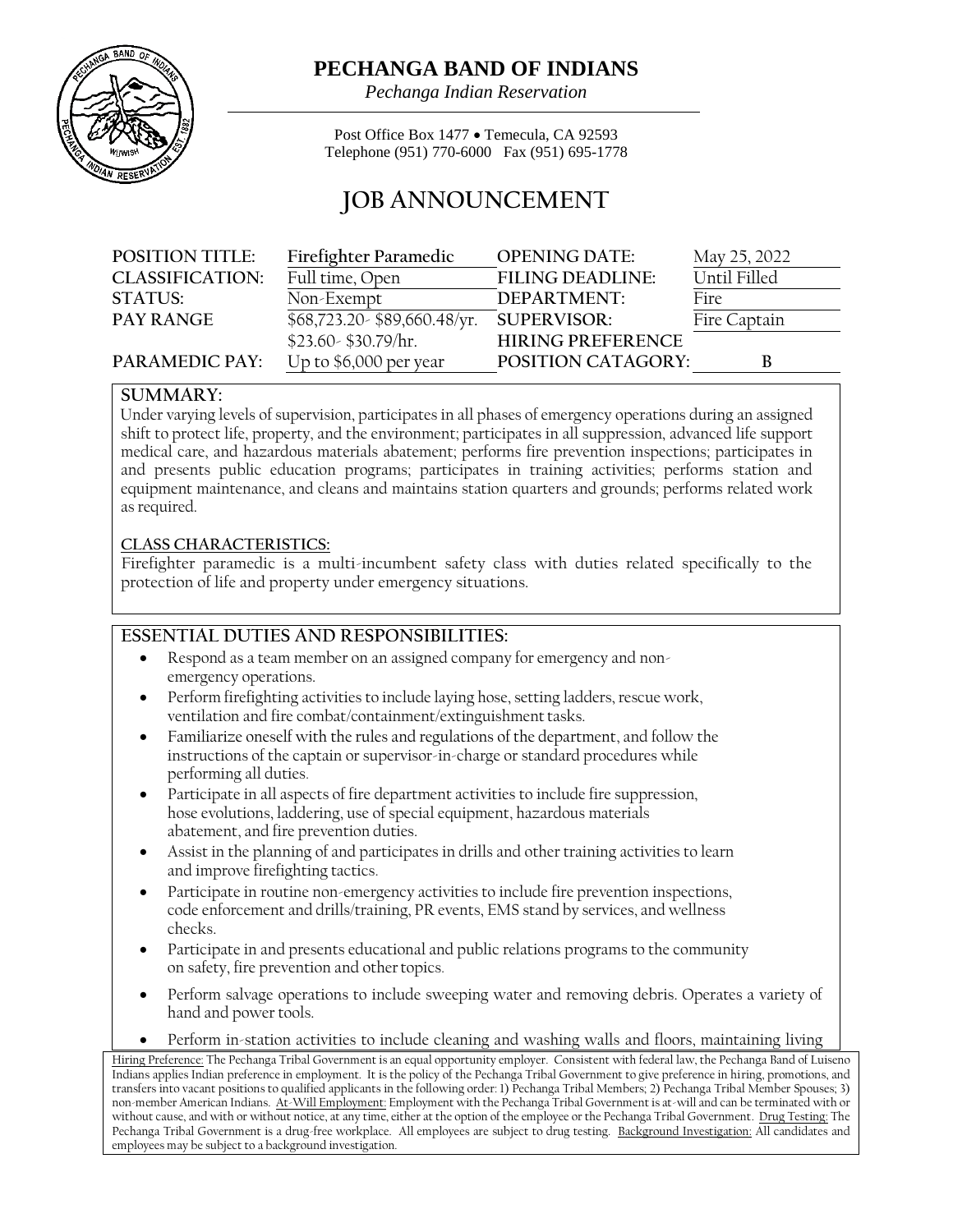areas, caring for station grounds, making minor repairs to the station, requisitioning supplies and assisting with meal preparation.

- Wash, clean, polish, maintain and test apparatus and equipment, makesminor repairs to apparatus/equipment and documents and submits repairrequests.
- Relieve a fire engineer as assigned and drives/operates a fire engine, other vehicles and equipment.
- Lift and move objects weighing 75 pounds or less on a regular basis, performs strenuous physical activities and in an emergency drags or carries victims.
- Assist in supervising and training firefighters during their evaluationperiod.
- Provide emergency medical care and advanced life support; these services shall be provided as a firefighter of an engine company, truck company, FEMP, and standby events.
- Maintain EMS apparatus, equipment, and supplies including ALS drugs and narcotics.
- Operate emergency medical equipment; relay vital signs by radio to doctors at base hospitals and gives emergency treatment and medication under doctor's orders; immobilize patients and as an ambulance paramedic, assists in transports to emergency medical facilities.
- Participate in the Pechanga Fire Department Paramedic Continuous Quality Improvement (CQI) program and completes reviews in a timely fashion per EMSpolicy.
- Drive and operate the Ambulance/Squad unit asassigned.
- Accurately completes patient care reports (PCRs) and other medical documentation as required; documentation will be completed in a timely fashion per EMSpolicy.
- Perform any and all duties of the quality customer service program or as otherwise specified by the fire chief.
- Keep his/her contact information updated with both the State EMS Authority (Title 22,  $$100165(g)$ ) and REMSA. In addition, changes in address, phone number, employment, and any other contact information must be reported to REMSA within thirty (30) days of occurrence. Failure to maintain updated information with either or both agencies can result in an individual's failure to receive or respond to notices, practice updates, and formal (licensure/accreditation) actions.
- Perform all duties and responsibilities in a safe and responsible manner.
- Must adhere to all policies and procedures of the Pechanga Tribal Government.

## **QUALIFICATIONS, EDUCATION AND EXPERIENCE:**

- High School diploma or CHSPE certificate.
- **Must** be eighteen (18) years of age at time of application.
- **Must** possess a valid driver'slicense.
- When applicable, a lateral position must have 2 years of experience as a full-time firefighter paramedic.
- **Must** possess a current paramedic license issued by a California Emergency Medical Services Authority at time of employment or within 30 days of employment, and maintain throughout employment in this position.
- **Must** possess a current paramedic card issued by Riverside EMS agency within 45 days of employment and maintain throughout employment in this position.
- **Must** possess a current ACLS card, PALS card, and ITLS or PHTLS within 30 days of employment and maintain throughout employment in this position.
- Valid CPR and AHA Basic Life Support for Healthcare providers (BLS) certifications at time of employment and throughout employment in this position.
- Completion of a California State Accredited Firefighter Academy or California State Fire Marshal Firefighter ICertification.
- Possession of Hazardous Materials First Responder Operational Certificate (HAZ-MAT FRO).

Hiring Preference: The Pechanga Tribal Government is an equal opportunity employer. Consistent with federal law, the Pechanga Band of Luiseno Indians applies Indian preference in employment. It is the policy of the Pechanga Tribal Government to give preference in hiring, promotions, and transfers into vacant positions to qualified applicants in the following order: 1) Pechanga Tribal Members; 2) Pechanga Tribal Member Spouses; 3) non-member American Indians. At-Will Employment: Employment with the Pechanga Tribal Government is at-will and can be terminated with or without cause, and with or without notice, at any time, either at the option of the employee or the Pechanga Tribal Government. Drug Testing: The Pechanga Tribal Government is a drug-free workplace. All employees are subject to drug testing. Background Investigation: All candidates and employees may be subject to a background investigation.